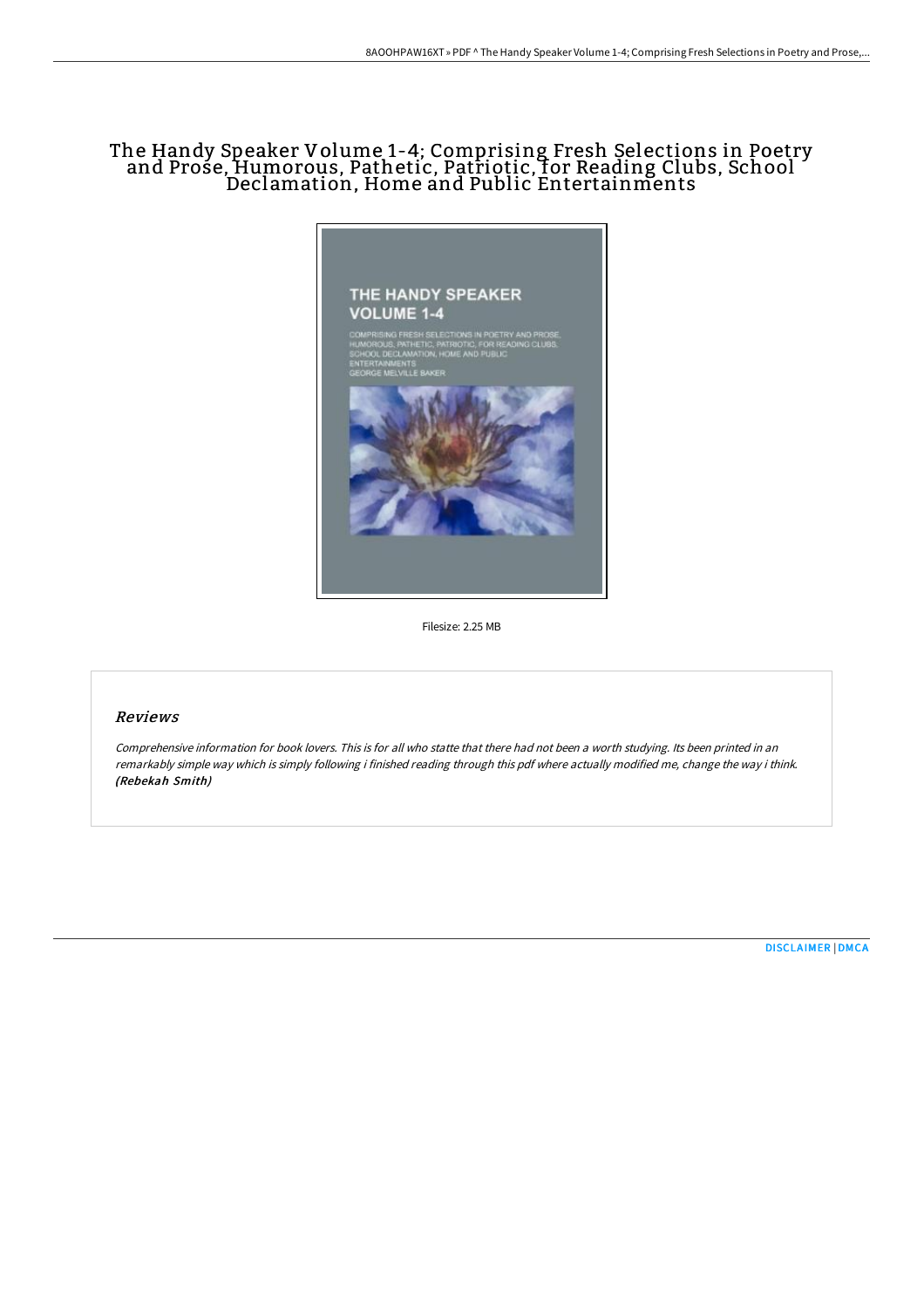### THE HANDY SPEAKER VOLUME 1-4; COMPRISING FRESH SELECTIONS IN POETRY AND PROSE, HUMOROUS, PATHETIC, PATRIOTIC, FOR READING CLUBS, SCHOOL DECLAMATION, HOME AND PUBLIC ENTERTAINMENTS



To read The Handy Speaker Volume 1-4; Comprising Fresh Selections in Poetry and Prose, Humorous, Pathetic, Patriotic, for Reading Clubs, School Declamation, Home and Public Entertainments eBook, make sure you follow the link listed below and save the document or have access to other information which are related to THE HANDY SPEAKER VOLUME 1-4; COMPRISING FRESH SELECTIONS IN POETRY AND PROSE, HUMOROUS, PATHETIC, PATRIOTIC, FOR READING CLUBS, SCHOOL DECLAMATION, HOME AND PUBLIC ENTERTAINMENTS book.

Rarebooksclub.com, United States, 2012. Paperback. Book Condition: New. 246 x 189 mm. Language: English . Brand New Book \*\*\*\*\* Print on Demand \*\*\*\*\*.This historic book may have numerous typos and missing text. Purchasers can download a free scanned copy of the original book (without typos) from the publisher. Not indexed. Not illustrated. 1876 Excerpt: . Hurrah! There never was such a goose! Bob said he didn t believe there ever was such a goose cooked. Its tenderness and flavor, size and cheapness, were the themes of universal admiration. Eked out by applesauce and mashed potatoes, it was a sufficient dinner for the whole family: indeed, as Mrs. Cratchit said with great delight (surveying one small atom of a bone upon the dish), they hadn t ate it all at last! Yet every one had had enough; and the youngest Cratchits, in particular, were steeped in sage and onion to the eyebrows. But now, the plates being changed by Miss Belinda, Mrs. Cratchit left the room alone, --too nervous to bear witnesses, --to take the pudding up, and bring it in. Suppose it should not be done enough! Suppose it should break in turning out! Suppose somebody should have got over the wall of the backyard, and stolen it, while they were merry with the goose, --a supposition at which the two young Cratchits became livid. All sorts of horrors were supposed. Hallo! A great deal of steam! The pudding was out of the copper. A smell like a washing-day! That was the cloth. A smell like an eating-house and a pastrycook s next door to each other, with a laundress s next door to that! That was the pudding! In half a minute Mrs. Cratchit entered--flushed, but smiling proudly--with the pudding, like a speckled cannon-ball, so hard and firm, blazing...

 $\mathbb{R}$ Read The Handy Speaker Volume 1-4; Comprising Fresh Selections in Poetry and Prose, Humorous, Pathetic, Patriotic, for Reading Clubs, School Declamation, Home and Public [Entertainments](http://www.bookdirs.com/the-handy-speaker-volume-1-4-comprising-fresh-se.html) Online

Download PDF The Handy Speaker Volume 1-4; Comprising Fresh Selections in Poetry and Prose, Humorous, Pathetic, Patriotic, for Reading Clubs, School Declamation, Home and Public [Entertainments](http://www.bookdirs.com/the-handy-speaker-volume-1-4-comprising-fresh-se.html)